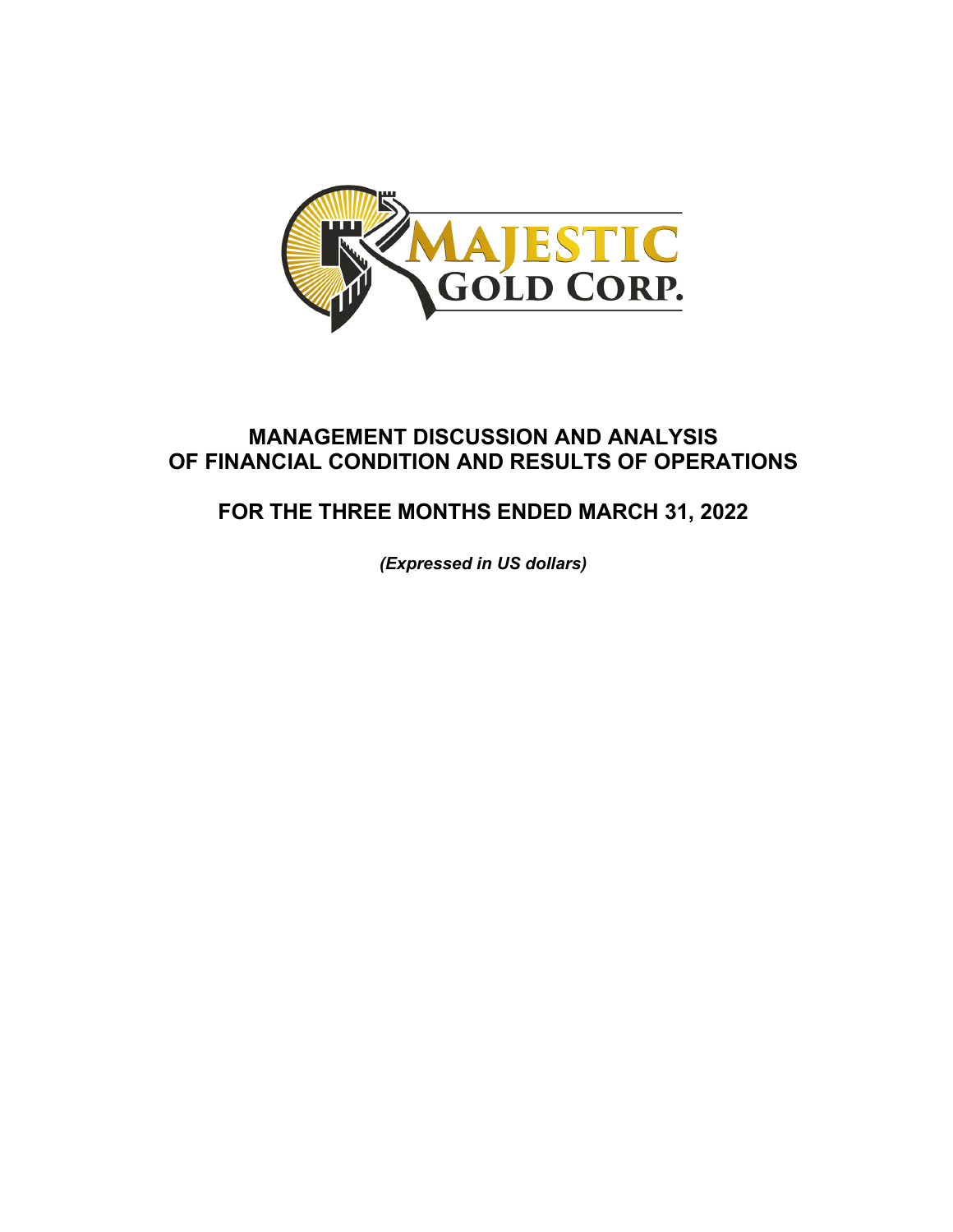## **INTRODUCTION**

The following Management Discussion and Analysis ("MD&A") dated May 11, 2022, discusses the financial condition and results of operations of Majestic Gold Corp. (TSX-V: MJS) ("Majestic" or "the Company") for the three months ended March 31, 2022. The MD&A should be read in conjunction with the accompanying unaudited condensed consolidated financial statements of the Company and notes thereto for the three months ended March 31, 2022 (the "Financial Report").

The financial information in this MD&A is derived from the Company's financial statements prepared in accordance with International Financial Reporting Standards ("IFRS") and all dollar amounts are expressed in US dollars unless otherwise indicated.

This discussion focuses on key statistics from the unaudited condensed consolidated financial statements for the three months ended March 31, 2022, and up to the date of this MD&A and pertains to known risks and uncertainties relating to the gold exploration and development and mining industry. This discussion should not be considered all-inclusive, as it excludes changes that may occur in general economic, political, and environmental conditions.

Additional information relating to the Company is available on SEDAR at [www.sedar.com](http://www.sedar.com/) and on the Company's website [www.majesticgold.com.](http://www.majesticgold.com/)

#### **CORONA VIRUS ("COVID-19") DISCUSSION**

The COVID-19 pandemic had a significant negative impact on global economic conditions in 2020 which resulted in significant volatility of commodity prices as well as increased economic uncertainty. Throughout 2021, there has been an economic recovery providing for more positive outlooks on commodity prices and general market and industry conditions as COVID-19 vaccination rates continue to increase and government restrictions are slowly eased.

#### **OPERATIONAL HIGHLIGHTS**

#### *Three months ended March 31, 2022*

- *Gold production* increased by 94% to 10,071 ounces, from 5,203 ounces produced for the FY2021 comparative period;
- *Gold revenue* was \$17 million, an increase of 194% from \$5.8 million for the FY2021 comparative period;
- *Gross profit* from mining operations increased by 194% to \$9.3 million, from \$3.2 million for the FY2021 comparative period;
- *Net income* was \$5.4 million, an increase of 15% from \$4.7 million for the FY2021 comparative period;
- *Adjusted EBITDA* was \$9.5 million, compared to \$3.5 million for the same period in FY2021. For EBITDA computation details, refer to pages 14-16 of the MD&A for this Non-IFRS financial measure;
- *Total cash costs and all-in sustaining costs ("AISC")* were \$659 per ounce and \$813 per ounce, compared to \$450 per ounce and \$758 per ounce for the same period in FY2021; For AISC computation details, refer to pages 14-16 of the MD&A for this Non-IFRS financial measure;
- On March 30, 2022, the Company announced that its 94% owned subsidiary, SINOGOLD Resources Holdings Group Co., Ltd. ("Sinogold") has submitted its application for listing of shares in the capital of Sinogold (the "Shares") on the Main Board of The Stock Exchange of Hong Kong Limited (the "HKEX") concurrent with the proposed initial public offering of newly issued Shares of Sinogold representing 25% of its total issued and outstanding Shares upon successful listing of the Shares;
- On May 2, 2022, the Company announced results from its geochemical sampling program at its Australian tenements, confirming a northwest trending lithium anomaly coincident with elevated rubidium and potassium in the southwestern portion of the grid. The Company intends to follow up this program with a phase 2 program consisting of closer spaced grid geochemical sampling and a ground magnetometer survey in order to better define targets for a possible phase one drill program.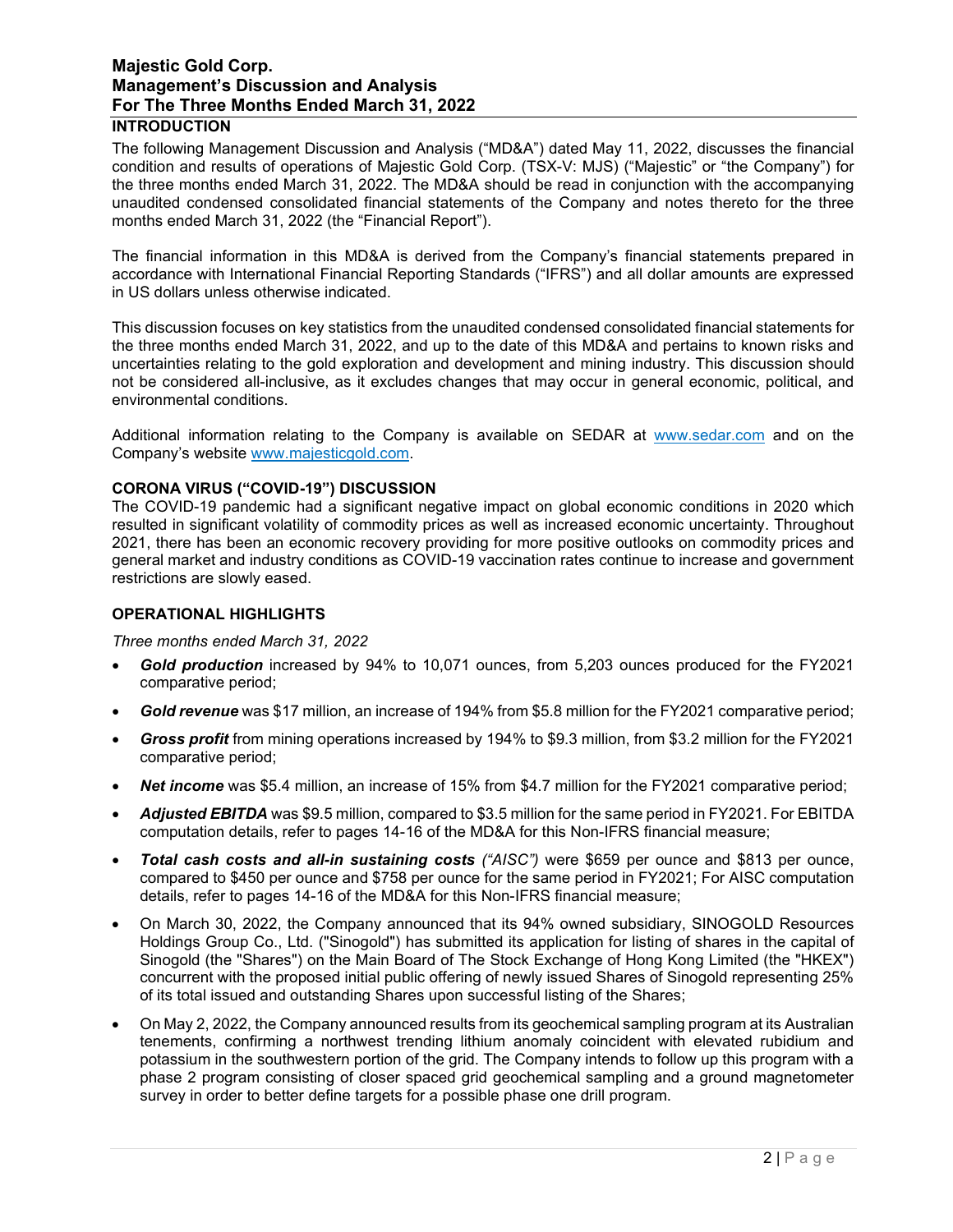- The Company's management is focused on the HKEX listing application due diligence process with the expectation of successfully completing the proposed initial public offering of the Shares of Sinogold;
- As mining operations have resumed at the SJG Project, the Company has resumed its efforts on the expansion of SJG Open-Pit Mine;
- The Company intends to further its exploration work on Leonora tenement with a geochemical sampling program and ground magnetometer survey;
- As part of the Company's future growth strategy, Majestic continues to pursue potential property acquisitions, as well as other development opportunities.

#### **DESCRIPTION OF BUSINESS**

Majestic is a Vancouver, Canada based gold producer with mining operations in China and exploration and evaluation properties held directly or under option agreements in Australia, and Canada. The Company's main business involves the acquisition, exploration and development of mineral properties. At March 31, 2022, and at the date of this MD&A, the Company's mineral property interests and mining operations are located in China, with the Songjiagou Gold Mines as the Company's flagship project as well holding directly or under options on early-stage exploration properties in Australia and Canada. The Company is a TSX Venture Exchange Tier One listed mining company trading under the symbol "MJS".

#### **SONGJIAGOU GOLD MINES**

The Company's principal gold mining operations are the SJG Open-Pit Mine and the SJG Underground Mine located in Shandong province, China. The Company commenced commercial gold production at the SJG Open-Pit Mine in May 2011. Majestic holds its 75% interest in SJG Project through its 94% owned subsidiary SINOGOLD Resources Holdings Group Co. Ltd. indirectly. The remaining 25% of SJG Project is held by Yantai Dahedong Processing Co. Ltd. The Company's mining licenses for the SJG Open-Pit Mine and SJG Underground Mine are valid until May 17, 2031 and February 18, 2031 respectively.

#### **RESOURCES FOR SJG OPEN-PIT MINE**

The Company filed an amended technical report titled "Independent Technical Report of Songjiagou Project, Shandong Province, The People's Republic of China" (the "Amended Report") dated January 19, 2016, as prepared by SRK Consulting (China) Ltd. ("SRK").

The Amended Report is an amendment of the initial technical report in support of the Preliminary Economic Assessment ("PEA") for the Songjiagou Gold Mine dated August 2, 2013, and prepared by SRK Consulting (China) Ltd. The Amended Report is available under the Company's profile on SEDAR at [www.sedar.com.](http://www.sedar.com/)

A PEA should not be considered to be a prefeasibility or feasibility study, as the economics and technical viability of the Songjiagou Project have not been demonstrated at this time. A PEA is preliminary in nature; it includes inferred mineral resources considered too speculative geologically to have the economic considerations applied to them that would enable them to be categorized as mineral reserves; there is no certainty that the preliminary assessment will be realized.

#### **SJG UNDERGROUND MINE**

The SJG Underground Mine lies immediately north of the SJG Open-Pit Mine. The area underlain by precious metal mineralized vein structures was converted to a five-year, 0.414 sq. km. mining license that was granted on February 18, 2016, was renewed on February 18, 2021 and is valid until February 18, 2031. The mining license area covers a continuation of the gold mineralization that is currently being developed in the adjacent SJG Open-Pit Mine. The Company commenced production at SJG Underground Mine in October 2019.

Majestic's subsidiary – SINOGOLD has commissioned SRK to update technical report for SJG project in 2021. When the report is finalized, Majestic shall file it in due course of time.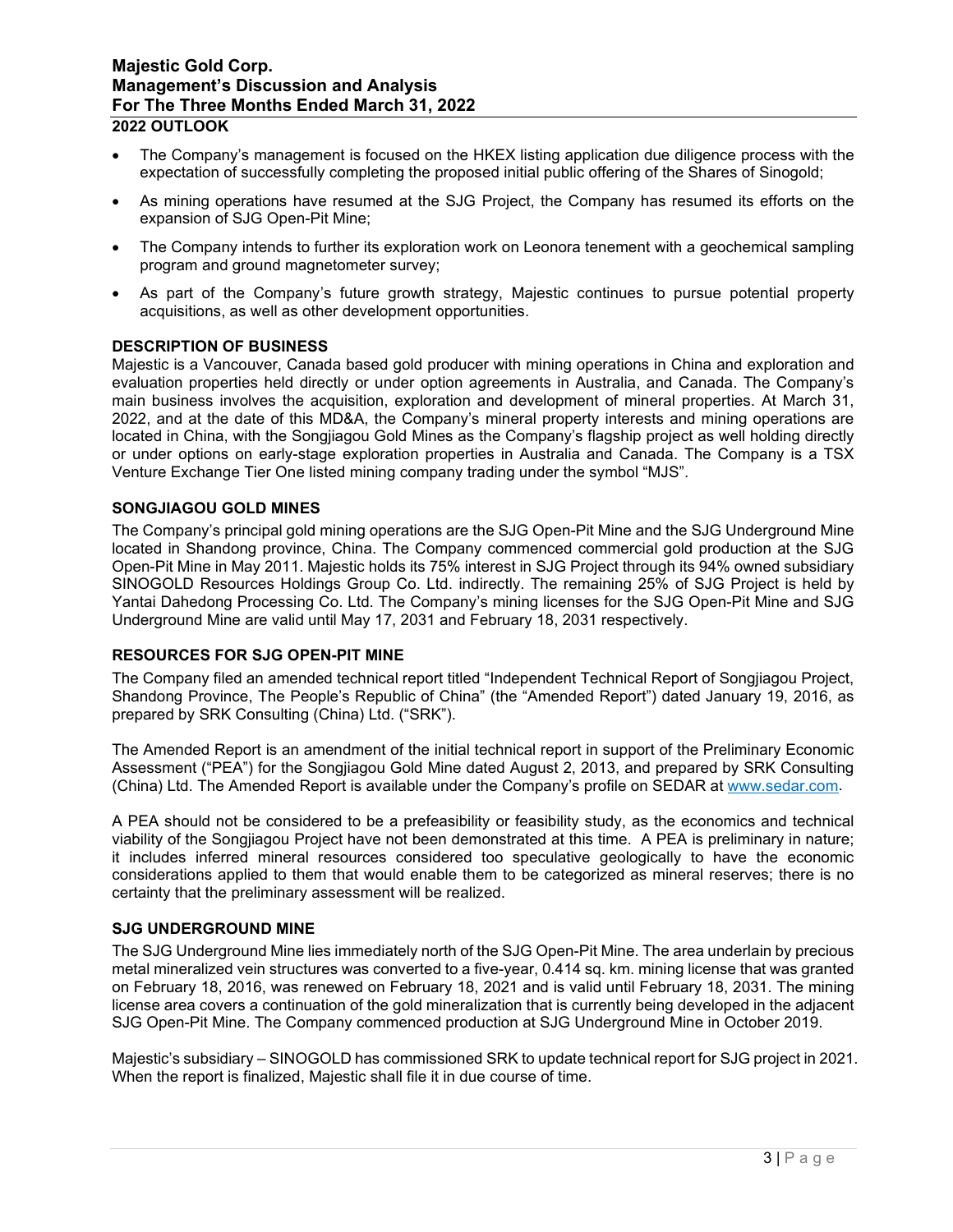## **Australia – Four Tenements in Western Australian**

On June 15, 2021, the Company entered into a letter of intent ("LOI") and an amended LOI on December 15, 2021, with Western Explorers PTY Ltd., a private Australian corporation, to acquire a 65% interest in four separate tenements located in Western Australia, an area with demonstrated potential for the discovery of lithium oxide mineralization.

The Company has completed its technical review of the tenements as well as conducted some preliminary exploration work on the Leonora Tenement. The Leonora project area is mostly covered by Tertiary and Quaternary alluvium and colluvium, and the depth of which is thought to be 5-15 metres over most of the area. A wide-spaced grid comprised of seven east-west lines spaced 200 metres apart were sampled on 100 metre stations, collecting a total of 62 samples using an auger to drill to about 50 cm holes and collect samples from the bottom of each hole. Results from this program confirm a northwest trending lithium anomaly coincident with elevated rubidium and potassium in the southwestern portion of the grid. Samples returned up to 24.3 ppm lithium, 70.5 ppm rubidium, and 1.35% potassium, confirming the results from the state government regional survey.

The Company intends to follow up this program with a phase 2 program consisting of closer spaced grid geochemical sampling and a ground magnetometer survey in order to better define targets for a possible phase one drill program.

#### Tenement E36/918

This tenement has been granted and consists of 2 blocks located 150 kms North of Leonora, about 50 kms north of Leinster, along the east side of the Kathleen Valley. The property is prospective for both lithium and tantalum and is underlain by the Norseman-Wiluna Greenstone Belt, within the Archaean Yilgarn Craton in Western Australia. Lithium mineralisation is hosted within spodumene-bearing pegmatites, which are part of a series of rare-metal pegmatites that formed at the edge of granite as well as within the greenstone belt in the region. Three kms to the west is Liontown Resource's Kathleen Valley project which has several mineralised pegmatites which are formed with in the structure of the greenstone belt and have been modelled at the Kathleen Valley hosted by two outcropping northwest trending pegmatite swarms.

#### Tenement E37/1334 (Leonora)

This tenement has been granted and consists of six blocks located west of Leonora township, 230 kms North of Kalgoorlie and 700 kms northeast of Perth, in the Goldfields region. The project is in the Yilgarn craton granites on the West side of the Wiluna-Norsman structure. Lithium mineralization is formed along the periphery of the granite, at the edge of the greenstone belt. Although there is no outcrop of pegmatite in the tenement area, gold mining in the area by Sons of Gwalia Mining encountered pegmatites in their diggings. North trending fault structures splaying off the main Wiluna-Norsman structure will be prospected for lithium rich pegmatites in a first-pass program.

#### Tenement E63/2110 (Kumarl)

This tenement has been granted and is comprised of 10 blocks located 250 kms south of Kalgoorlie and 90 kms north of the port city of Esperance, about 700 kms east of Perth, along the Coolgardie-Esperance. The project is at the southern end of Wiluna-Norsman fault zone, along the periphery of the Yilgarn craton granites. Regionally, lithium mineralization is found in small scale pegmatite swarms along north-south trending faults, including the Buldania and Mt. Dean lithium occurrences. On this tenement, previously mapped splays off the main north-south fault zone will be prospected for lithium-bearing pegmatites.

#### Tenement E77/2817 (Moorine)

This tenement has been granted and is comprised of 8 blocks located 400 kms east of Perth and 20 kms south of Southern Cross, near the Great Eastern highway. The project is located within the Yilgarn craton granites, centred on a northwest trending fault structure similar to the Mt. Holland lithium project and on strike with the Mt. Hollenton pegmatite. At the south end of this district is Galaxy Resource's Mt. Cattlin lithium deposit.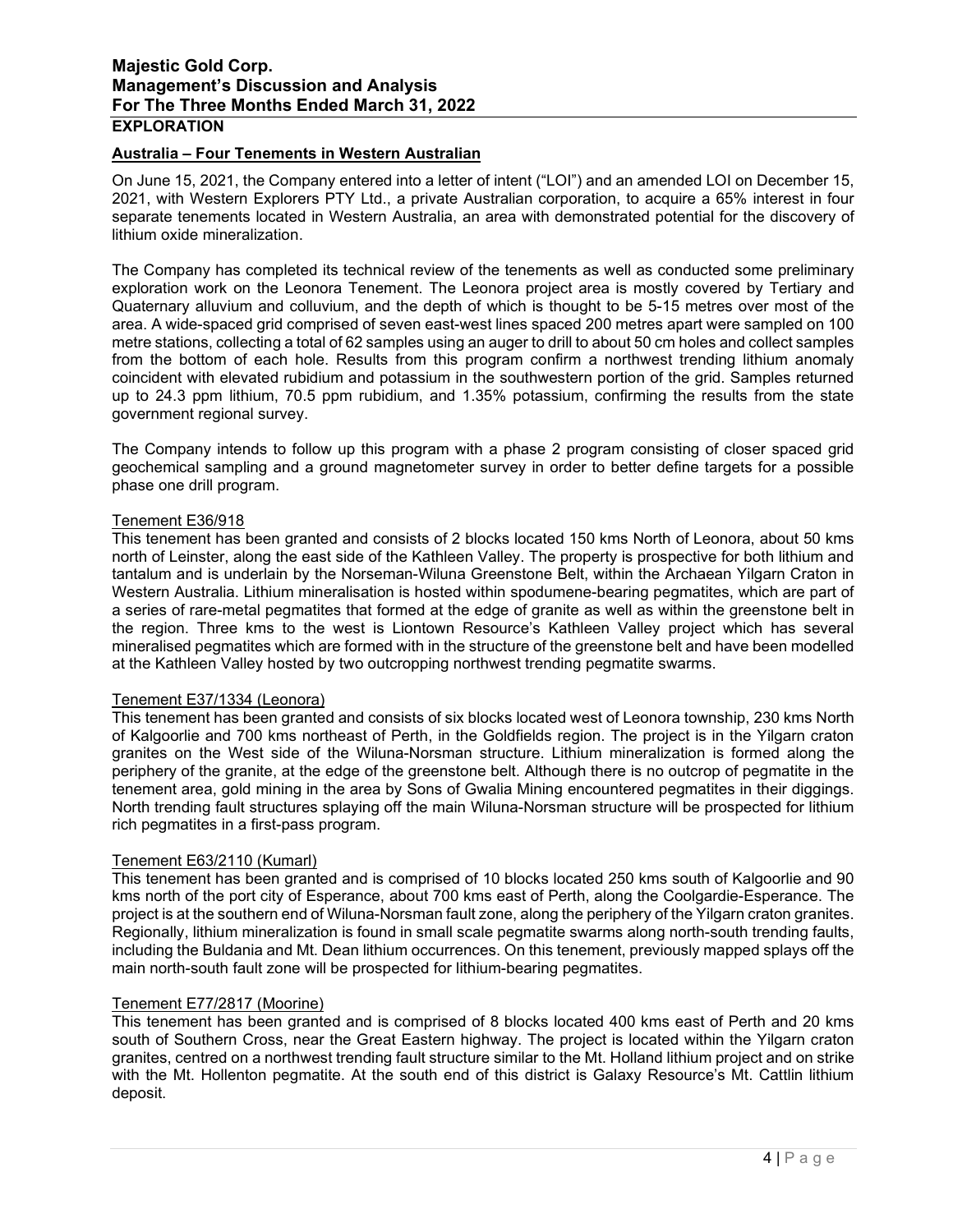Summary of Terms of the Agreement:

• Majestic has until June 15, 2022, to carry out a technical review and preliminary exploration work on the tenements;

• Provided that the Company expends a total of A\$100,000 by June 15, 2022, (completed) it shall have the right to acquire a 65% interest in the tenements by entering into a joint venture with Western Explorers. To earn its interest, the Company must contribute A\$1,000,000 over a period of two years for exploration and maintenance of the tenements;

• After Majestic has earned 65% interest in the joint venture, both parties shall contribute in cash for further exploration and exploitation in proportion to its ownership interest. If a Party does not contribute, then the other Party may subscribe for and contribute, in which case the ownership interest of the non-contributing Party may be diluted.

#### **QUALIFIED PERSON**

Stephen Kenwood, President and CEO of Majestic, is the Company's QP as defined by National Instrument 43-101 and is the non-independent QP that has read and approved the technical information contained in this MD&A.

## **SELECTED FINANCIAL AND OPERATING RESULTS**

|                                                              | Three months ended |                |    |                   |
|--------------------------------------------------------------|--------------------|----------------|----|-------------------|
|                                                              |                    | March 31, 2022 |    | March 31, 2021    |
| <b>Operating data</b>                                        |                    |                |    |                   |
| Gold produced (ozs)                                          |                    | 10,071         |    | 5,203             |
| Gold realized net of smelting fees (ozs)                     |                    | 9,168          |    | 4,802             |
| Gold sold (ozs)                                              |                    | 9,185          |    | 3,030             |
| Average realized gold price (\$/oz sold)                     | \$                 | 1,847          | \$ | 1,904             |
| Total cash costs $(\$/oz$ sold) <sup>(1)</sup>               |                    | 659            |    | 450               |
| Total production costs $(\$/oz$ sold) <sup>(1)</sup>         |                    | 830            |    | 857               |
| All-in sustaining costs $($/oz \text{ sold})$ <sup>(1)</sup> |                    | 813            |    | 758               |
| <b>Financial data</b>                                        |                    |                |    |                   |
| Gold revenue                                                 | \$                 | 16,966,985     | \$ | 5,770,486         |
| Gross profit <sup>(2)</sup>                                  |                    | 9,343,917      |    | 3,174,867         |
| Adjusted EBITDA <sup>(1)</sup>                               |                    | 9,524,776      |    | 3,535,653         |
| Net income                                                   |                    | 5,417,860      |    | 4,706,643         |
| Net income attributable to shareholders                      |                    | 3,477,452      |    | 3,272,458         |
| Basic and diluted income per share                           |                    | 0.01           |    | 0.00              |
|                                                              |                    | March 31, 2022 |    | December 31, 2021 |
| <b>Balance Sheet</b>                                         |                    |                |    |                   |
| Cash and cash equivalents                                    | \$                 | 42,073,176     | \$ | 34,867,831        |
| <b>Total assets</b>                                          |                    | 134,969,306    |    | 128,037,022       |
| Total current liabilities                                    |                    | 25,456,090     |    | 24,764,929        |

(1) See "Additional Non-IFRS Financial Measures" on pages 15-17.

(2) "Gross profit" represents total revenues, net of cost of goods sold.

## **RESULTS OF OPERATIONS**

#### **Gold Production**

|                              |                | Three months ended |
|------------------------------|----------------|--------------------|
| (Ounces)                     | March 31, 2022 | March 31, 2021     |
| <b>Songjiagou Gold Mines</b> |                |                    |
| SJG Open-Pit Mine            | 9.273          | 4.770              |
| SJG Underground Mine         | 798            | 433                |
| Total                        | 10.071         | 5,203              |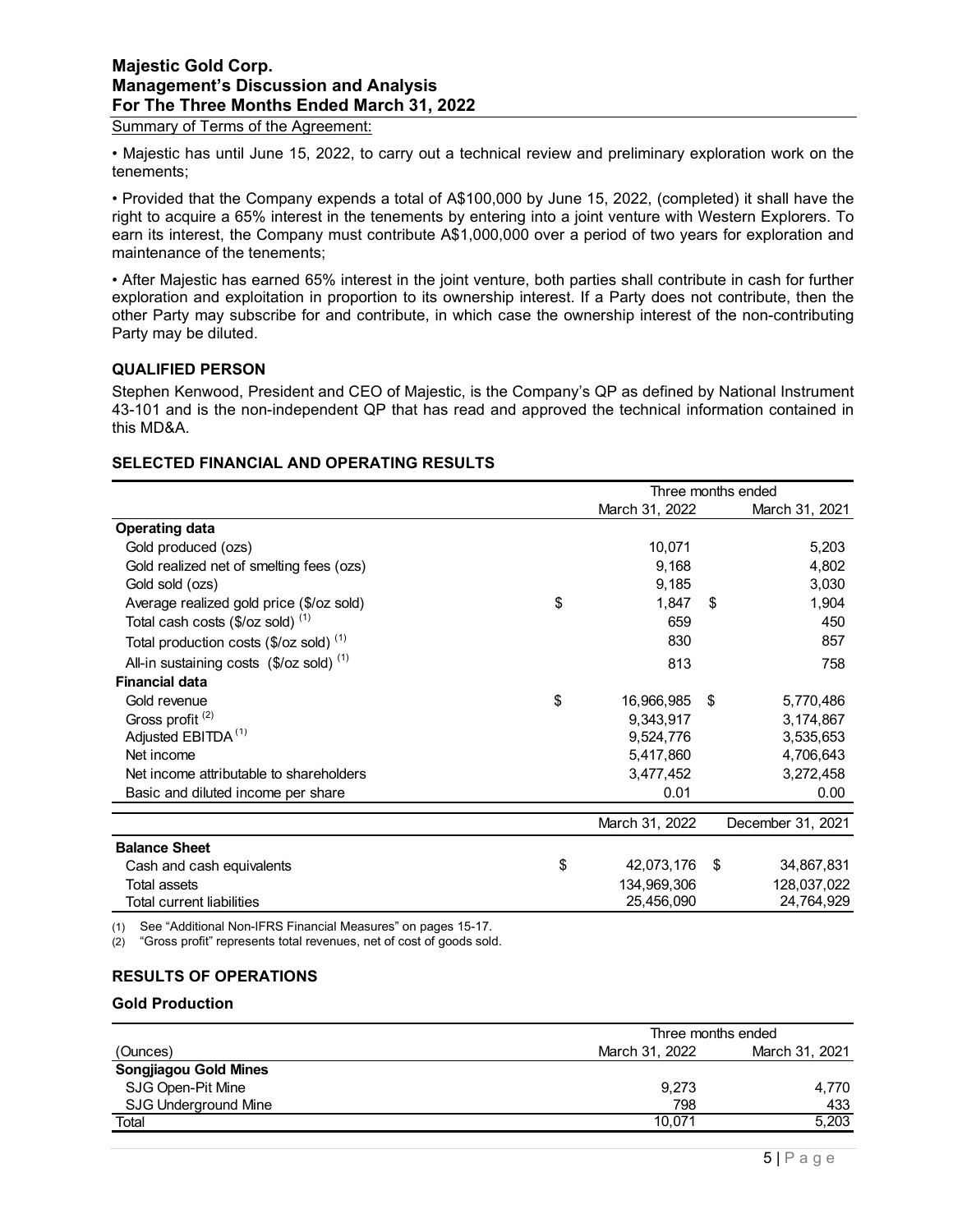The details of SJG Project Operations for the three months ended March 31, 2022 and 2021 are as follows:

|                                          | Three months ended |                |  |
|------------------------------------------|--------------------|----------------|--|
|                                          | March 31, 2022     | March 31, 2021 |  |
| <b>Production data</b>                   |                    |                |  |
| SJG Open-Pit Mine                        |                    |                |  |
| Tonnes mined                             | 470,110            | 234,618        |  |
| Tonnes milled                            | 477,969            | 292,227        |  |
| Head grade (g/t)                         | 0.62               | 0.54           |  |
| Mill recovery                            | 95%                | 95%            |  |
| Gold produced (ozs)                      | 9,273              | 4,770          |  |
| Gold realized net of smelting fees (ozs) | 8,442              | 4,399          |  |
| <b>SJG Underground Mine</b>              |                    |                |  |
| Tonnes mined                             | 15,000             | 8,092          |  |
| Tonnes milled                            | 15,000             | 8,092          |  |
| Head grade (g/t)                         | 1.68               | 1.70           |  |
| Mill recovery                            | 98%                | 98%            |  |
| Gold produced (ozs)                      | 798                | 433            |  |
| Gold realized net of smelting fees (ozs) | 726                | 403            |  |
| <b>Total Songjiagou Gold Mines</b>       |                    |                |  |
| Tonnes mined                             | 485,110            | 242,710        |  |
| Tonnes milled                            | 492,969            | 300,319        |  |
| Head grade (g/t)                         | 0.66               | 0.57           |  |
| Mill recovery                            | 96%                | 95%            |  |
| Gold produced (ozs)                      | 10,071             | 5,203          |  |
| Gold realized net of smelting fees (ozs) | 9,168              | 4,802          |  |

Gold production was 10,071 ounces for the first quarter of FY2022, from 492,969 tonnes of ore milled with an average grade of 0.66 g/t and a 96% recovery rate, compared to 5,203 ounces produced, from 300,319 tonnes milled with an average grade of 0.57 g/t and a 95% recovery rate, for the FY2021 comparative quarter.

Gold production was lower in FY2021 due to the suspension of mining operations in February 2021, with operations resuming to full capacity at the SJG Open-Pit Mine in August 2021 and full capacity at the SJG Underground Mine in December 2021. Mining operations were suspended pending cautionary safety inspections ordered by the Shandong Provincial government following two mining accidents occurring in the region. During the temporary operation suspension, the Company was able to periodically process low-grade ore from its stockpile, but due to its lower grade and limited quantity available, the Company was not able to maintain its previous gold production levels.

#### **Gold Revenue**

|                                |    | Three months ended |  |                |  |
|--------------------------------|----|--------------------|--|----------------|--|
|                                |    | March 31, 2022     |  | March 31, 2021 |  |
| Gold                           |    |                    |  |                |  |
| Ounces sold                    |    | 9,185              |  | 3,030          |  |
| Average realized price (\$/oz) | S  | 1.847              |  | 1.904          |  |
| <b>Revenues</b>                |    |                    |  |                |  |
| Gold                           | £. | 16,966,985         |  | 5,770,486      |  |

Gold revenue for the first quarter of FY2022 was \$17 million, from the sale of 9,185 ounces, at an average realized gold price of \$1,847 per ounce, compared to gold sales revenue of \$5.8 million for the FY2021 comparative quarter, from the sale of 3,030 ounces, at an average realized gold price of \$1,904 per ounce.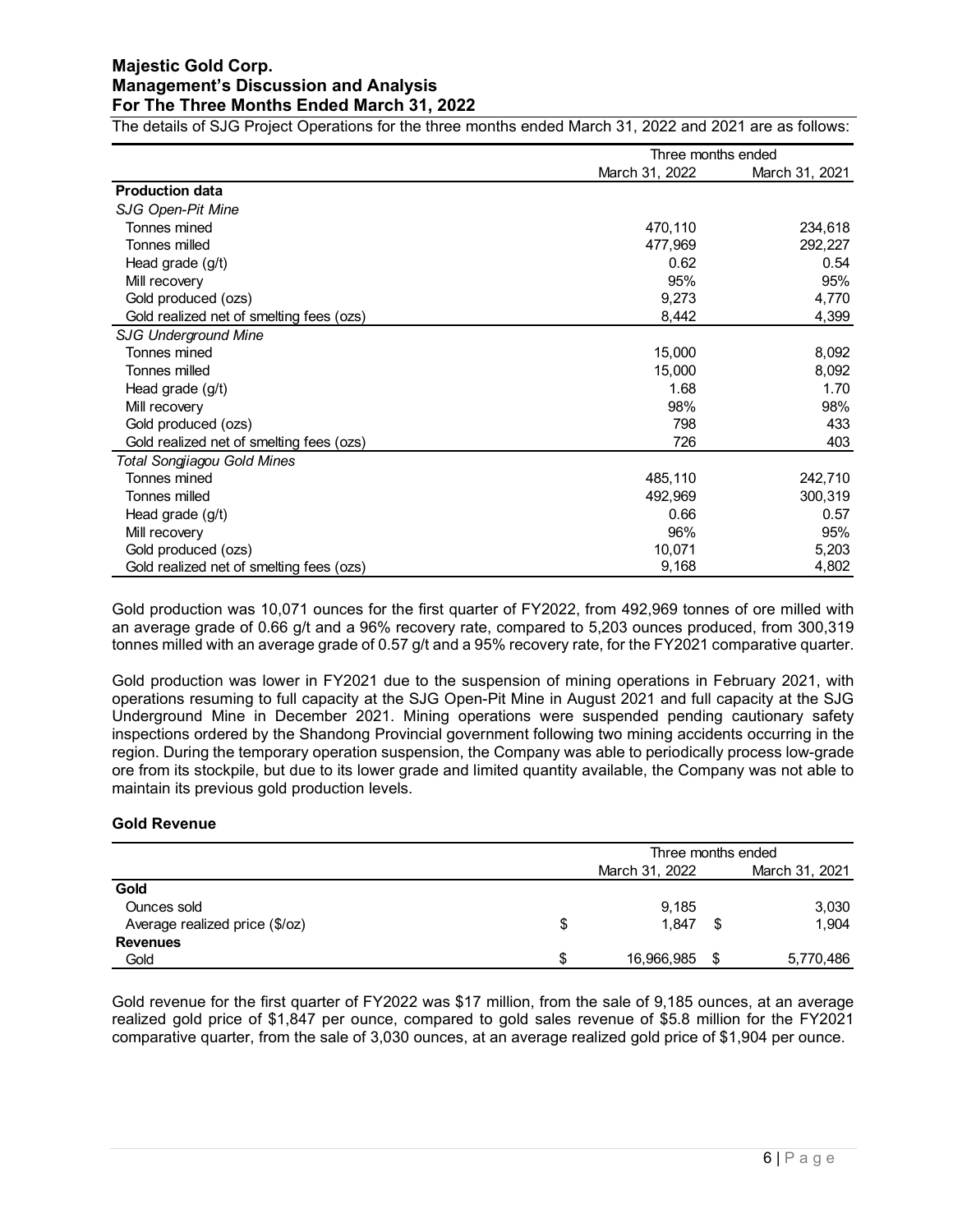**Cost of Sales**

|                            | Three months ended |      |                |  |
|----------------------------|--------------------|------|----------------|--|
|                            | March 31, 2022     |      | March 31, 2021 |  |
| <b>Ounces sold</b>         | 9.185              |      | 3,030          |  |
| Per ounce of gold sold (1) |                    |      |                |  |
| Cash costs                 | \$<br>659          | - \$ | 450            |  |
| <b>Production costs</b>    | 830                |      | 857            |  |
| <b>Cost of Goods Sold</b>  |                    |      |                |  |
| Total cash costs           | \$<br>6,049,924    | \$.  | 1,362,984      |  |
| Total production costs     | 7,623,068          |      | 2,595,619      |  |

(1) See "Additional Non-IFRS Financial Measures" on pages 15-17.

Cash costs were \$659 per ounce for the first quarter of FY2022, compared to \$450 for the FY2021 comparative quarter. Production costs were \$830 per ounce for the first quarter of FY2022, compared to \$857 per ounce for the FY2021 comparative quarter.

The Company continues to work in maintaining its average cash costs below \$675 per ounce.

#### **Other Items**

The Company's general and administrative expenses ("G&A") expenditures were \$1,494,484 for the first quarter of FY2022, an increase of 64% from \$909,975 for the FY2021 comparative quarter.

The significant variances for the three months ended March 31, 2022 and 2021 are as follows:

Financial advisory expenditures for the first quarter of FY2022 were \$552,584 (FY2021 - \$18,216). The increase in financial advisory fees for the current quarter were due to the completion and filing of the HKEX listing application. The Company expects these costs to continue to be higher in 2022 over prior year periods as the Company continues to work through the listing application due diligence process;

Research and development expenditures for the first quarter of FY2022 were \$183,520 (FY2021 - \$255,440). These costs are related to the Company's initiative in developing and implementing new technologies in its mining operations, with the expectation of improving its recovery rates, operational efficiencies and reducing the environmental impact of its processing and mining activities.

The remaining G&A expenses recorded in the statement of operations reflect the normal corporate business cycle. The Company strives to provide efficient and cost-effective administrative support to management's ongoing efforts to monitor production costs, and increase shareholder value.

The details of the changes in the consolidated G&A for the three months ended March 31, 2022 and 2021 are as follows:

|                                | Three months ended |                |    |                |
|--------------------------------|--------------------|----------------|----|----------------|
|                                |                    | March 31, 2022 |    | March 31, 2021 |
| Consulting and management fees | \$                 | 175,569        | \$ | 146,720        |
| Financial advisory             |                    | 552,584        |    | 18,216         |
| Depreciation                   |                    | 102,199        |    | 38,126         |
| Office and general             |                    | 201,641        |    | 123,469        |
| Professional fees              |                    | 29,998         |    | 7,983          |
| Research and development       |                    | 183,520        |    | 255,440        |
| Salaries                       |                    | 160,981        |    | 209,662        |
| Shareholder communications     |                    | 21,925         |    | 13,441         |
| Travel                         |                    | 66,067         |    | 96,918         |
| Total                          | \$                 | 1,494,484      | \$ | 909,975        |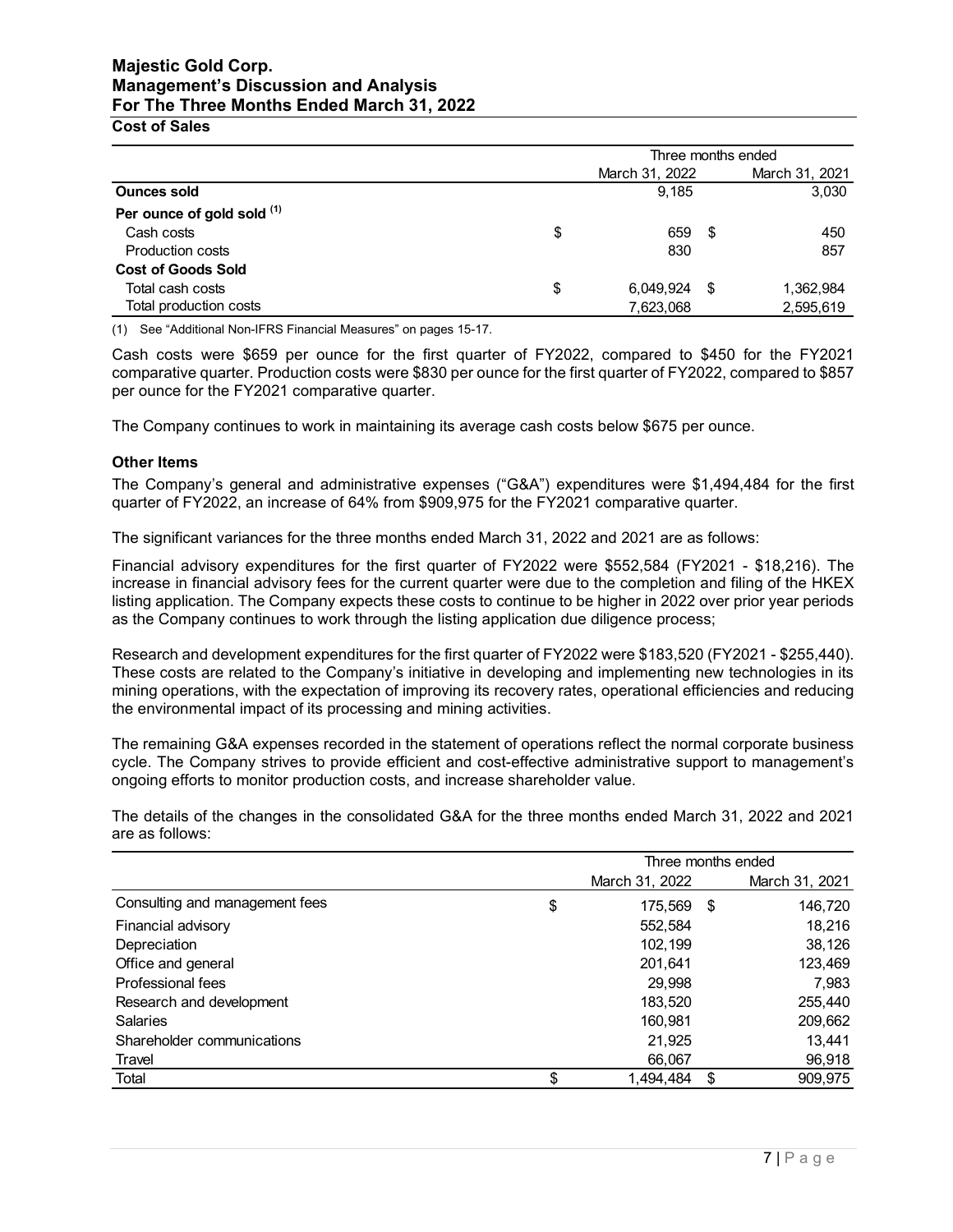Exploration and evaluation expenditures for the three months ended March 31, 2022 and 2021, were \$6,709 and \$99,314, respectively. These costs are related to the Company's preliminary exploration work on the Western Australian tenements held under a LOI.

The details of the changes in the consolidated finance expense for the three months ended March 31, 2022 and 2021 are as follows:

|                                                          | Three months ended |                |  |                |
|----------------------------------------------------------|--------------------|----------------|--|----------------|
|                                                          |                    | March 31, 2022 |  | March 31, 2021 |
| Interest expenses and finances charges for loans payable |                    | 51,392 \$      |  | 72,296         |
| Interest expense for leases                              |                    | 1.169          |  | 681            |
| Interest expense for other long-term liabilities         |                    | 52,460         |  | 17,942         |
| Accretion of asset retirement obligation                 |                    | 26,132         |  | 27,445         |
| Total                                                    |                    | 131, 153       |  | 118,364        |

## **SUMMARY OF QUARTERLY RESULTS**

The financial results for each of the eight most recently completed quarters are summarized below:

|                   | March 31,<br>2022 | December 31,<br>2021 | September 30,<br>2021 | <b>June 30,</b><br>2021 |
|-------------------|-------------------|----------------------|-----------------------|-------------------------|
| Revenues          | \$16,966,985      | \$14,045,604         | \$9,653,844           | \$8,975,339             |
| Net income (loss) | 5,417,860         | (\$146,728)          | \$1,841,962           | \$1,315,785             |
| Income per share  | 0.01              | (0.00)               | 0.00                  | 0.00                    |
|                   | March 31,<br>2021 | December 31,<br>2020 | September 30,<br>2020 | June 30,<br>2020        |
| Revenues          | \$5,770,486       | \$14,962,881         | \$13,919,283          | \$13,169,364            |
| Net income        | \$4,706,643       | \$3,789,196          | \$4,726,768           | \$4,392,775             |
| Income per share  | 0.01              | \$0.01               | \$0.01                | \$0.00                  |

Significant variations in revenues between periods are primarily due to variances in gold sales, the volatility of gold prices as well as the temporary suspension of operations during fiscal 2021.

Significant variations in the net income between quarters are primarily due to the volatility of gold prices and variances in gold sales, production costs, G&A expenses. During the first quarter of 2021, the Company had a one-time tax recovery of \$2,822,027 (RMB 18,355,875) related to a retrospective change its corporate tax rate beginning in FY2020 to a rate of 15% from 25%. During the second and third quarters of 2021, mining operations were temporarily suspended, which impacted both the Company's revenue and net income. The net loss for the fourth quarter of 2021 was due to \$5.8 million of income tax expense recognized during the quarter.

## **LIQUIDITY**

The Company's liquidity requirements arise principally from the need for working capital to finance expansion of its mining and processing operations. The Company's principal sources of funds have been proceeds from the borrowing from various financial institutions in China, equity financings, and cash generated from operations. The Company's liquidity depends primarily on its ability to generate cash flow from its operations and to obtain external financing to meet its debt obligations as they become due, as well as the Company's future operating and capital expenditure requirements.

At March 31, 2022, the Company had cash of \$42.1 million (December 31, 2021 - \$34.9 million).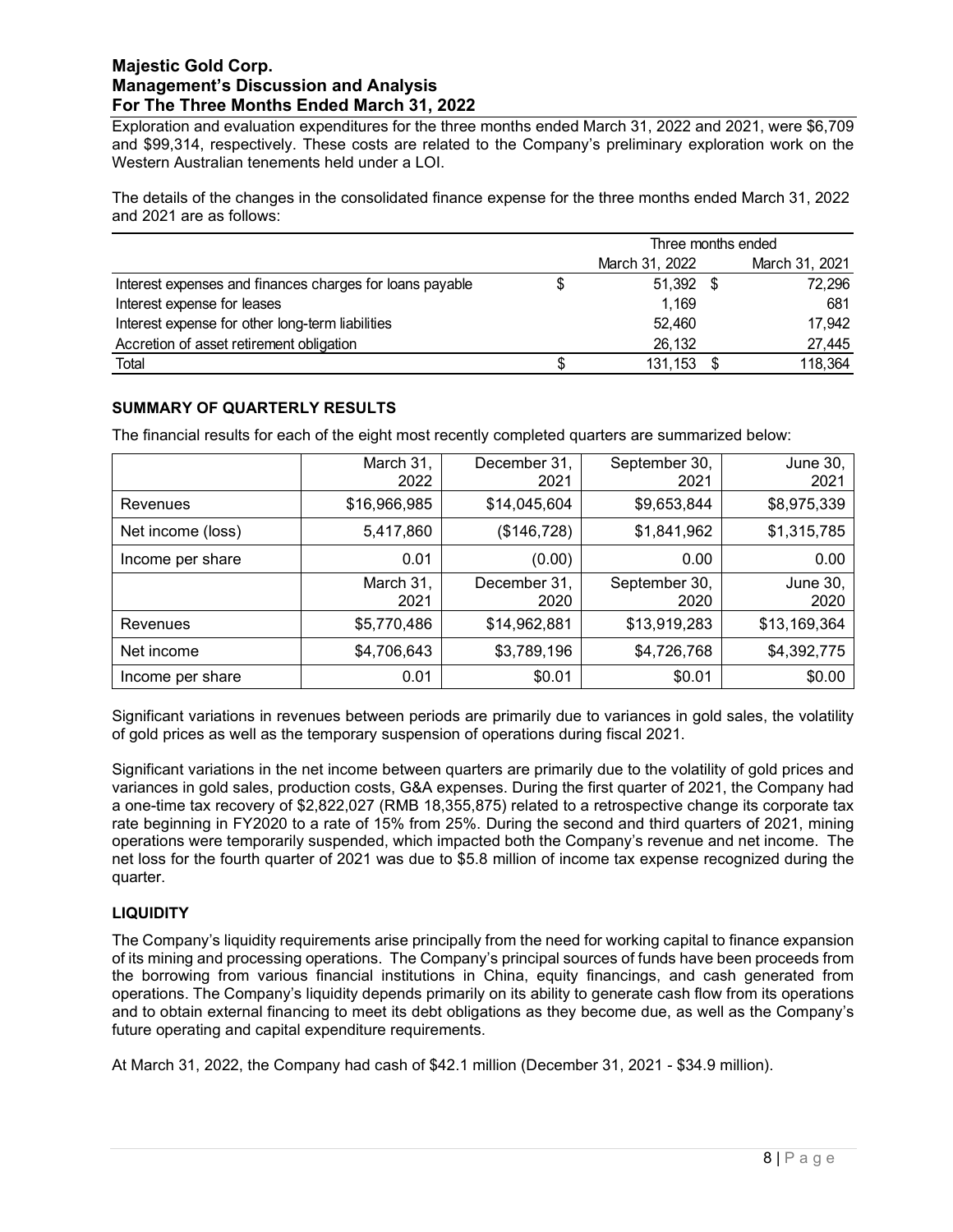The Company had working capital of \$21 million at March 31, 2022, improving from a working capital of \$14.1 million at December 31, 2021, of which the key components included:

- *Cash* was \$42.1 million; up \$7.2 million from the end of fiscal 2021;
- *Receivable*  was \$0.2 million; up \$0.1 from the end of fiscal 2021;
- *Deposits and prepaid expenses* was \$0.9 million, up \$0.3 million from the end of fiscal 2021;
- *Accounts payable and accrued liabilities* was \$12.2 million, up \$0.4 million from the end of fiscal 2021;
- *Income tax payable*  was \$7.4 million, up \$0.3 million from the end of fiscal 2021;

Majestic began fiscal 2022, with \$34.9 million in cash. During the three months ended March 31, 2022, the Company generated \$7.7 million from the Company's operating activities, net of working capital changes, expended \$0.6 million in investing activities and \$0.09 million in financing activities, and had a foreign exchange gain of \$0.2 million, to end at March 31, 2022 with \$42.1 million in cash.

Management considers its operating cash flows to be sufficient for the next twelve months in meeting its planned development, operational activities, and its current outstanding debts. The Company has been achieving consistent profits from its operations and with operations now approved to resume following the successful completion of the cautionary safety inspections, the Company's anticipates gold production, gold revenues and profits will to continue to grow from its 2021 levels. The Company expects growth through increased production under the expanded mining permit and higher head grades being achieved in the open pit.

#### **CAPITAL RESOURCES**

As at the date of this MD&A, other than as described herein and in the Financial Report, the Company has no other arrangements for sources of financing.

In management's view, given the nature of the Company's operations, which consists of exploration, mining and evaluation of mining properties, the most relevant financial information relates primarily to current liquidity, solvency and planned property expenditures. The Company's financial success will be dependent upon the extent to which it can discover mineralization and the economic viability of developing its properties. Such development may take years to complete and the amount of resulting income, if any, is difficult to determine. The sales value of any minerals discovered by the Company is largely dependent upon factors beyond the Company's control, including the market value of the metals to be produced.

#### **NORMAL COURSE ISSUER BID**

On June 3, 2021, the Company commenced its Normal Course Issuer Bid (NCIB") under which the Company may purchase, over a 12-month period, up to 5% of the issued common shares. As of March 31, 2022, and at the date of this MD&A, the Company has purchased 5,062,000 of the eligible 52,386,319 common shares at a cost of \$242,530.

#### **OUTSTANDING SHARE DATA AS AT THE DATE OF THIS MD&A**

| Authorized: an unlimited number of common shares without par value. | Common shares issued |
|---------------------------------------------------------------------|----------------------|
|                                                                     | and outstanding      |
| Outstanding at March 31, 2022 and at the date of this MD&A          | 1,042,664,381        |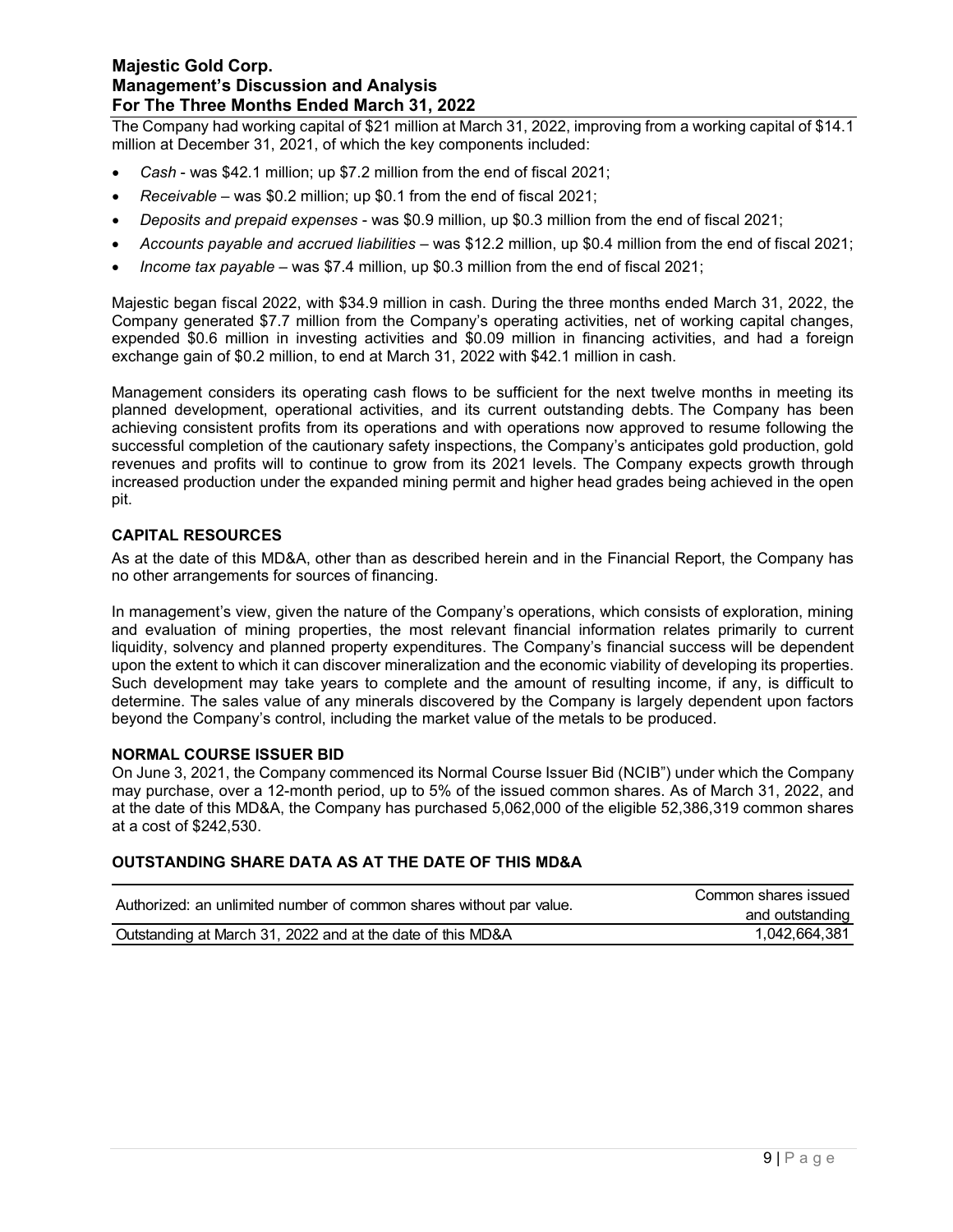## **Majestic Gold Corp. Management's Discussion and Analysis For The Three Months Ended March 31, 2022 TRANSACTIONS WITH RELATED PARTIES**

#### **Related party transactions**

The Company incurred the following related party transactions during the the three months ended March 31, 2022 and 2021:

|                                                                                | Three months ended |                |  |                |
|--------------------------------------------------------------------------------|--------------------|----------------|--|----------------|
|                                                                                |                    | March 31, 2022 |  | March 31, 2021 |
| Consulting fees charged by companies controlled by directors                   |                    |                |  |                |
| and officers of the Company - include key management<br>personnel compensation |                    | 156.438        |  | 149.410        |

#### **Compensation of key management personnel**

The remuneration of directors and other members of key management personnel, which are included in the amounts disclosed above, were as follows:

|                                              | Three months ended |  |                |  |
|----------------------------------------------|--------------------|--|----------------|--|
|                                              | March 31, 2022     |  | March 31, 2021 |  |
| Short-term employee benefits-management fees | 49.770             |  | 49.745         |  |
| Director fees                                | 3.556              |  | 3.554          |  |
|                                              | 53.326             |  | 53,299         |  |

Key management included the Company's directors, executive officers and senior management. These transactions occurred in the normal course of operations and are measured at their exchange amounts, which is the amount of consideration established and agreed to by the parties.

#### **NEW STANDARDS, INTERPRETATIONS AND AMENDMENTS ISSUED BUT NOT YET APPLIED**

A number of new standards, amendments to standards and interpretations are issued but not yet applied as of March 31, 2022, in preparing these consolidated financial statements.

#### **IAS 16** *Property, Plant and Equipment*

The IASB issued an amendment to IAS 16, Property, Plant and Equipment to prohibit the deducting from property, plant and equipment amounts received from selling items produced while preparing an asset for its intended use. Instead, sales proceeds and its related costs must be recognized in profit or loss. The amendment will require companies to distinguish between costs associated with producing and selling items before the item of property, plant and equipment is available for use and costs associated with making the item of property, plant and equipment available for its intended use. The amendment is effective for annual periods beginning on or after January 1, 2022, with earlier application permitted. The amendment is not currently applicable.

#### **IAS 1,** *Presentation of Financial Statements*

The IASB issued an amendment to IAS 1, Presentation of Financial Statements to clarify one of the requirements under the standard for classifying a liability as non-current in nature, specifically the requirement for an entity to have the right to defer settlement of the liability for at least 12 months after the reporting period. The amendment includes: (i) specifying that an entity's right to defer settlement must exist at the end of the reporting period; (ii) clarifying that classification is unaffected by management's intentions or expectations about whether the entity will exercise its right to defer settlement; (iii) clarifying how lending conditions affect classification; and (iv) clarifying requirements for classifying liabilities an entity will or may settle by issuing its own equity instruments. An assessment will be performed prior to the effective date of January 1, 2023 to determine the impact to the Company's financial statements.

#### **COMMITMENT AND CONTINGENCIES**

Commitments and contingencies include principal and interest payments of Company's bank loans, expenditure commitments on its mineral properties, and future aggregate minimum operating lease payments required under the operating leases as described in the Notes 12, 13, and 14 to the Financial Report.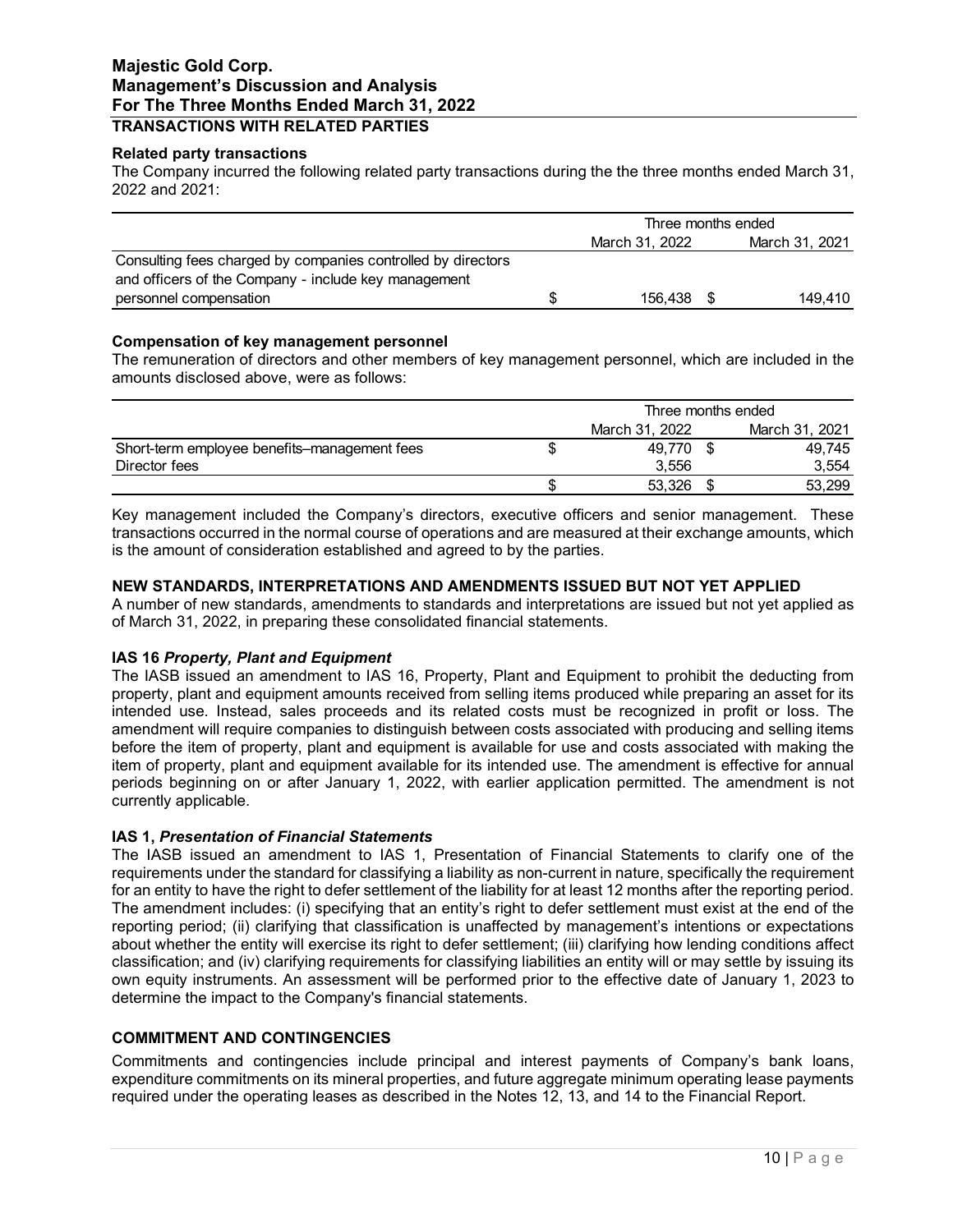### **Majestic Gold Corp. Management's Discussion and Analysis For The Three Months Ended March 31, 2022 OFF-BALANCE SHEET ARRANGEMENTS**

The Company from time to time enters into various off-balance sheet arrangements in the ordinary course of business. At March 31, 2022, the Company does not have any off-balance sheet arrangements.

#### **FINANCIAL INSTRUMENTS AND RISK MANAGEMENT**

#### **Financial instruments**

Financial assets are recognized at fair value and are subsequently classified and measured at: (i) amortized cost; (ii) fair value through other comprehensive income ("FVOCI"); or (iii) fair value through profit or loss ("FVTPL"). The classification of financial assets is generally based on the business model in which a financial asset is managed and its contractual cash flow characteristics. A financial asset is measured at fair value net of transaction costs that are directly attributable to its acquisition except for financial assets at FVTPL where transaction costs are expensed. All financial assets not classified and measured at amortized cost or FVOCI are measured at FVTPL. Equity instrument that is not held for trading, the Company may irrevocably elect to present subsequent changes in the investment's fair value in other comprehensive income. The Company classifies its cash, receivables, restricted cash and reclamation deposits at amortized cost.

The Company derecognizes financial assets only when the contractual rights to cash flows from the financial assets expire, or when it transfers the financial assets and substantially all of the associated risks and rewards of ownership to another entity.

#### *Impairment of financial assets*

IFRS 9 uses the expected credit loss ("ECL") model. The credit loss model groups receivables based on similar credit risk characteristics and days past due in order to estimate bad debts. The ECL model applies to the Company's receivables.

An 'expected credit loss' impairment model applies which requires a loss allowance to be recognized based on expected credit losses. The estimated present value of future cash flows associated with the asset is determined and an impairment loss is recognized for the difference between this amount and the carrying amount as follows: the carrying amount of the asset is reduced to estimated present value of the future cash flows associated with the asset, discounted at the financial asset's original effective interest rate, either directly or through the use of an allowance account and the resulting loss is recognized in profit or loss for the period.

In a subsequent period, if the amount of the impairment loss related to financial assets measured at amortized cost decreases, the previously recognized impairment loss is reversed through profit or loss to the extent that the carrying amount of the investment at the date the impairment is reversed, but not exceeding what the amortized cost would have been had the impairment not been recognized.

#### *Financial liabilities*

Financial liabilities are designated as either: (i) fair value through profit or loss; or (ii) amortized cost. All financial liabilities are classified and subsequently measured at amortized cost except for financial liabilities at FVTPL. The classification determines the method by which the financial liabilities are carried on the statement of financial position subsequent to inception and how changes in value are recorded. The Company classifies its accounts payable, loans payable, security for financial guarantee and other long-term liabilities at amortized cost.

The Company derecognizes a financial liability when its contractual obligations are discharged or cancelled, or expire. The Company also derecognizes a financial liability when the terms of the liability are modified such that the terms and / or cash flows of the modified instrument are substantially different, in which case a new financial liability based on the modified terms is recognized at fair value.

Gains and losses on derecognition are generally recognized in profit or loss.

#### *Fair value*

The Company provides disclosures that enable users to evaluate (a) the significance of financial instruments for the entity's financial position and performance; and (b) the nature and extent of risks arising from financial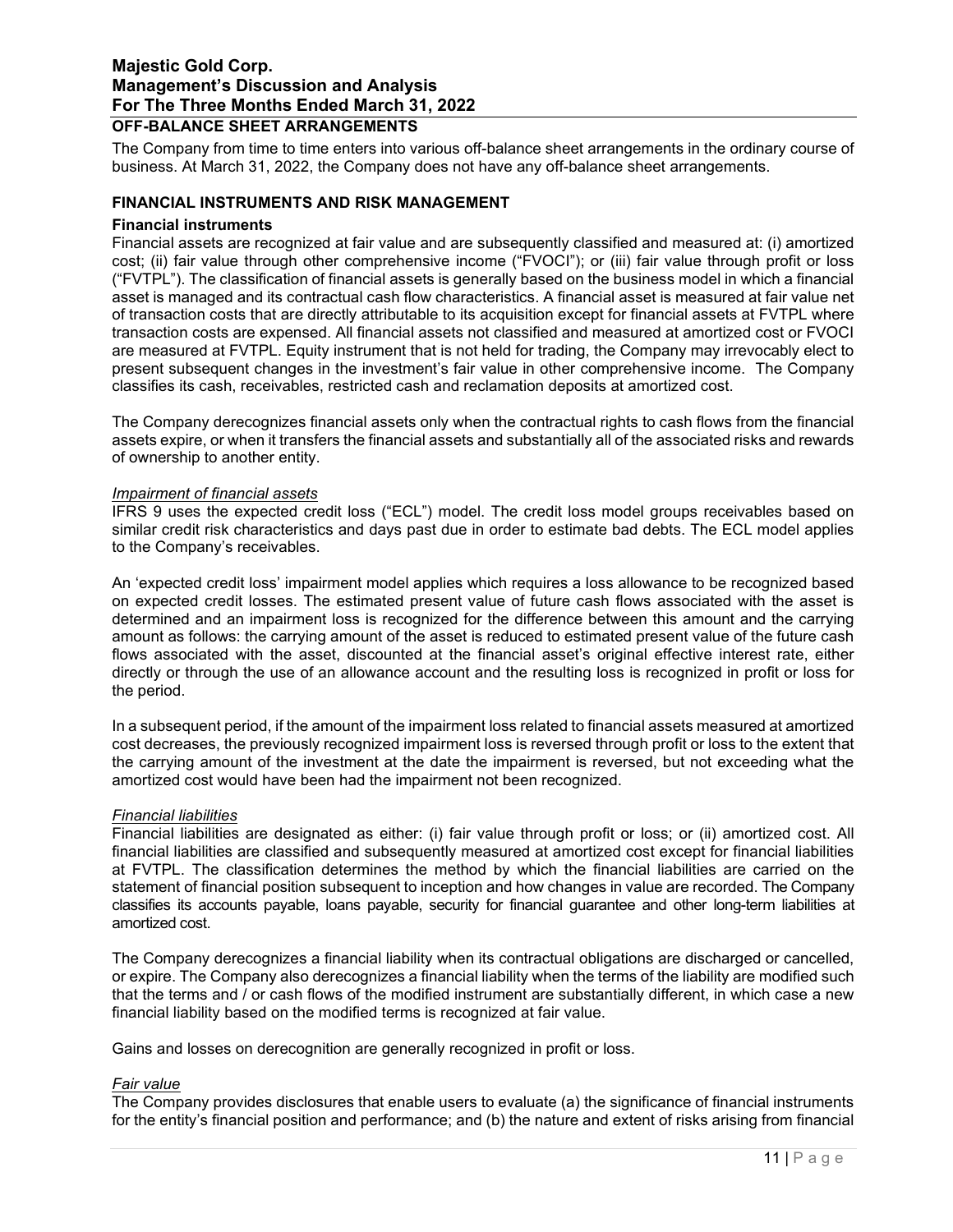instruments to which the entity is exposed during the period and at the date of the statement of financial position, and how the entity manages these risks. The Company provides information about its financial instruments measured at fair value at one of three levels according to the relative reliability of the inputs used to estimate the fair value:

Level 1 – quoted prices (unadjusted) in active markets for identical assets or liabilities;

Level 2 – inputs other than quoted prices included in Level 1 that are observable for the asset or liability, either directly (i.e.: as prices) or indirectly (i.e.: derived from prices); and

Level 3 – inputs for the asset or liability that are not based on observable market data unobservable inputs.

| Financial assets           | Level | March 31, 2022 | December 31, 2021 |
|----------------------------|-------|----------------|-------------------|
| Cash                       |       | 42,073,176     | 34,867,831        |
| Reclamation deposits       |       | 2,466,463      | 2,453,906         |
| Receivables <sup>(1)</sup> |       | 201.783        | 109.192           |
| Other long-term assets     |       | 622.493        | 620.168           |
| Total                      |       | 45,363,915     | 38,051,097        |

(1) Receivables exclude sales and income tax receivables.

| <b>Financial liabilities</b>             | Level | March 31, 2022 | December 31, 2021 |
|------------------------------------------|-------|----------------|-------------------|
| Accounts payable and accrued liabilities |       | 12, 157, 459   | 11.743.804        |
| Interest-bearing bank borrowings         |       | 4,725,749      | 4.705.365         |
| Other long-term liabilities              |       | 6,967,683      | 6,931,826         |
| Total                                    |       | 23,850,891     | 23,380,995        |

#### **Risk Management**

#### **Credit Risk**

Credit risk is the risk that one party to a financial instrument will fail to discharge an obligation and cause the other party to incur a financial loss. The Company's primary exposure to credit risk is on its cash and reclamation deposits held in bank accounts. The majority of cash is deposited in bank accounts held with major banks in Canada and China. The credit risk associated with cash held in Canada is reduced by management ensuring that the Company uses a major Canadian financial institution with strong investment grade ratings by a primary ratings agency. The credit risk associated with cash held in China is reduced, but not fully mitigated, by management using a financial institution that is operated by the Government of China.

#### **Liquidity Risk**

Liquidity risk is the risk that the Company will not be able to meet its financial obligations as they fall due. The Company plans to ensure that there is sufficient capital in order to meet short-term business requirements, after taking into account the Company's holdings of cash. The Company's cash is invested in interest bearing accounts which are available on demand. Management believes the Company has sufficient cash on hand to finance operations for the next twelve months. The Company's accounts payable and accrued liabilities are generally due on demand. The maturity of the Company's loans are disclosed in Note 12 of the Financial Report. The following summarizes the undiscounted amount of the remaining contractual maturities of the Company's financial liabilities.

|                              |               | March 31, 2022 |    |                           | December 31, 2021 |     |            |  |
|------------------------------|---------------|----------------|----|---------------------------|-------------------|-----|------------|--|
|                              | Within a year |                |    | 2-5 years Over five years | Total             |     | Total      |  |
| Accounts payable and accrued | \$12,157,459  | $\sim$         | -S | $\sim$                    | \$12,157,459      | \$. | 11.743.804 |  |
| liabilities                  |               |                |    |                           |                   |     |            |  |
| Loans                        | 4,725,749     |                |    |                           | 4,725,749         |     | 4,705,365  |  |
| Other long-term liabilities  | 1,187,172     | 2,732,696      |    | 3,047,815                 | 6,967,683         |     | 6,931,826  |  |
| Total                        | \$18,070,380  | 2.732.696      | S  | 3,047,815                 | \$23.850.891      |     | 23,380,995 |  |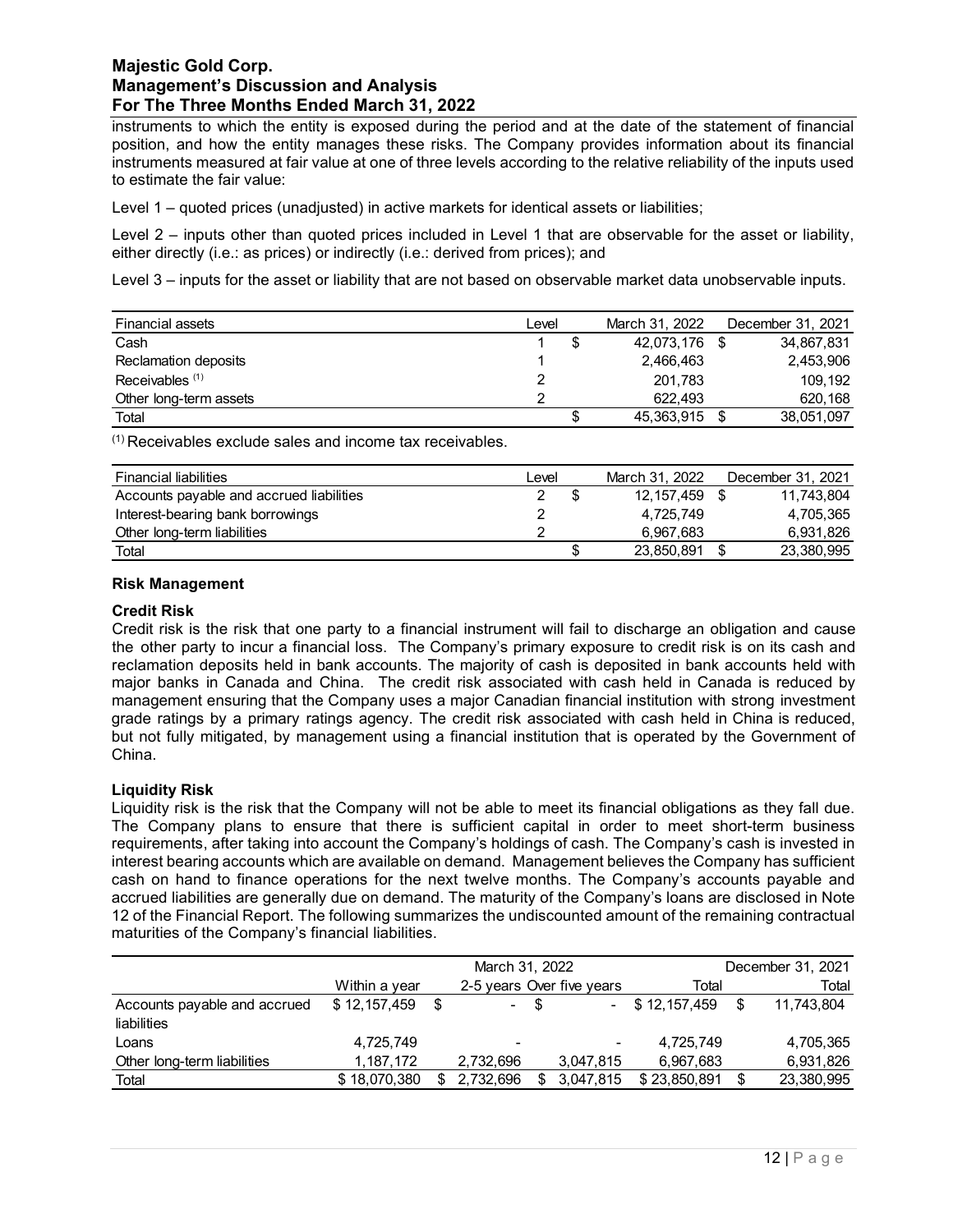#### **Industry Risk**

The Company is a mining company with a property and mining operations in China. Its mining activities involve numerous inherent risks. The Company is subject to various financial, equities markets, operational and political risks that could significantly affect its operations and cash flows. These risks include changes in local laws affecting the mining industry, a decline in the price of commodities, uncertainties inherent in estimating mineral resources and fluctuations in the foreign currencies against the US dollar. The Company does not use derivatives or hedging to mitigate the risk of changes in the price of gold or currency fluctuations.

The Company's business is highly dependent on the price of gold and venture capital markets, which are impacted by volatility factors the Company cannot control. A decrease in the price of gold could adversely affect the Company's financial condition, results of operations and cash flows. Lower gold prices may result in asset impairment, write-downs of mineral property carrying values and limitations in access to capital. The Company operates in China and is exposed to the laws governing the mining industry in China. The

Chinese government is currently supportive of the mining industry but there is uncertainty in future changes to government policies and regulations including taxation, repatriation of profits, restrictions on production, export controls, environmental compliance and expropriation. These factors could adversely affect the Company's exploration efforts and production plans.

The Company's property is located in an area that can experience severe winter weather conditions which could adversely affect mining operations. In addition, the Company is subject to changes in environmental laws and regulations that may result in unexpected costs.

#### **Market Risk**

The significant market risks to which the Company is exposed are interest rate risk, currency risk and other commodity price risk. These are discussed further below:

#### *Interest Rate Risk*

Interest rate risk is the risk that future cash flows will fluctuate as a result of changes in market interest rates. The Company's cash consists of cash and reclamation deposits held in bank accounts that earn interest at variable interest rates. The Company's loans payable accrues interest at fixed rates. Due to the short-term nature of these financial instruments, fluctuations in market rates do not have a significant impact on the estimated fair value as of March 31, 2022.

#### *Currency Risk*

Currency risk is the risk that the fair value of future cash flows of a financial instrument will fluctuate because of changes in foreign exchange rates. The Company is exposed to currency risk to the extent expenditures incurred or funds received and balances maintained by the Company are denominated in currencies other than the functional currency of the entity completing the transaction or holding the funds. The Company does not manage currency risks through hedging or other currency-based derivatives. The Company and its subsidiaries do not have significant transactions or hold significant cash denominated in currencies other than their functional currencies. Therefore, this risk is considered minimal.

#### **DIRECTORS**

Certain directors of the Company are also directors, officers and/or shareholders of other companies that are similarly engaged in the business of acquiring, developing and exploring mineral properties. Such associations may give rise to conflicts of interest from time to time. The directors of the Company are required to act in good faith with a view to the best interests of the Company and to disclose any interest, which they may have, in any project opportunity of the Company. If a conflict of interest arises at a meeting of the board of directors, any directors in a conflict will disclose their interests and abstain from voting in such matters. In determining whether or not the Company will participate in any project or opportunity, the directors will primarily consider the degree of risk to which the Company may be exposed and its financial position at the time.

## **MANAGEMENT'S RESPONSIBILITY FOR FINANCIAL INFORMATION**

The Company's financial statements and the other financial information included in this management report are the responsibility of the Company's management, and have been examined and approved by the Audit Committee of the Board of Directors. The financial statements were prepared by management in accordance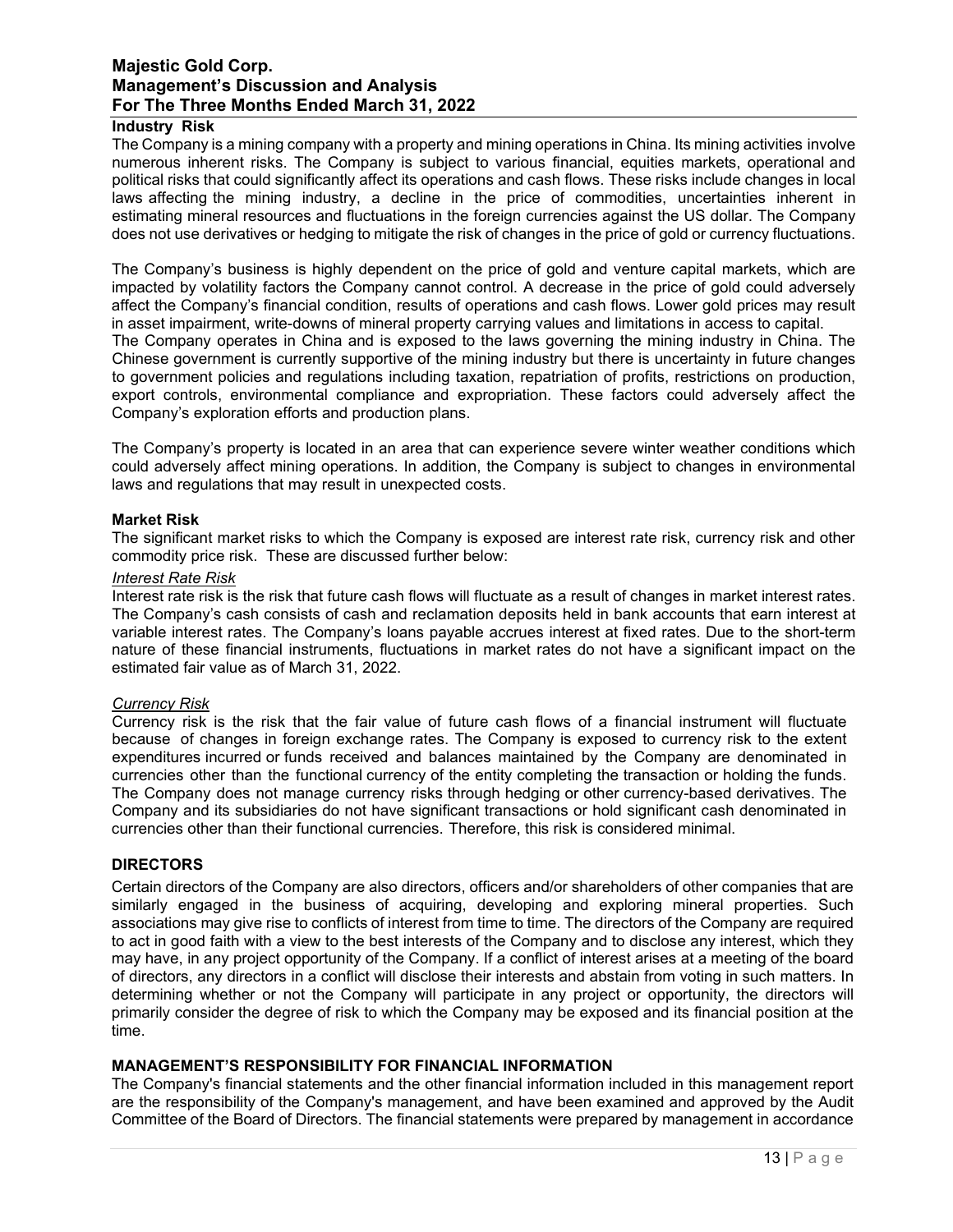with IFRS and include certain amounts based on management's best estimates using careful judgment. The selection of accounting principles and methods is management's responsibility.

Management recognizes its responsibility for conducting the Company's affairs in a manner to comply with the requirements of applicable laws and established financial standards and principles, and for maintaining proper standards of conduct in its activities.

The Board of Directors supervises the financial statements and other financial information through its audit committee, which is comprised of a majority of independent directors.

#### **RISKS AND UNCERTAINTIES**

Risks and uncertainties information concerning risks specific to the Company and its industry, which are required to be included in this MD&A are incorporated by reference to the Company's annual MD&A for the year ended December 31, 2021.

#### **ADDITIONAL NON-IFRS FINANCIAL MEASURES**

The Company has included additional financial performance measures in this MD&A, such as adjusted EBITDA, total cash costs, total production costs and AISC. The Company reports total cash costs, production costs, and AISC on a per gold ounce sold basis. In the gold mining industry, this is a common performance measure but does not have any standardized meaning. The Company believes that, in addition to conventional measures prepared in accordance with IFRS, certain investors use this information to evaluate the Company's performance and ability to generate cash flow. Accordingly, it is intended to provide additional information and should not be considered in isolation or as a substitute for measures of performance prepared in accordance with IFRS.

*"Adjusted EBITDA"* represents earnings before interest (including non-cash accretion of financial obligations), income taxes and depreciation and depletion ("EBITDA"), adjusted to exclude impairment charges, allowance for doubtful accounts, gains or losses on asset dispositions, share-based compensation, gains/losses on financial instruments and foreign exchange gains/losses.

*"Total cash costs per ounce"* is calculated from operation's cash costs, which include resource taxes, and dividing the sum by the number of gold ounces sold. Operations cash costs include mining, milling, smelter and other direct costs.

*"Total production costs per ounce"* are calculated by adding depreciation and depletion to total cash costs and dividing the sum by the number of ounces of gold sold.

*"All-in sustaining cash costs per ounce"* ("AISC") is a performance measure that reflects the expenditures that are required to produce an ounce of gold from current operations. While there is no standardized meaning of the measure across the industry, the Company's definition is derived from the definition, as set out by the World Gold Council in its guidance dated June 27, 2013 and November 16, 2018, respectively. The World Gold Council is a non-regulatory, non-profit organization established in 1987 whose members include global senior mining companies. The Company believes that this measure is useful to external users in assessing operating performance and the ability to generate free cash flow from operations.

Majestic defines AISC as the sum of Total Cash Costs per ounce (as defined above) and adds the sum of G&A, share-based compensation, sustaining capital expenditures and certain exploration and evaluation costs, all divided by the number of ounces sold. As this measure seeks to reflect the full cost of gold production from current operations, new project capital is not included in the calculation of all-in sustaining costs per ounce. Additionally, certain other cash expenditures, including income tax payments and financing costs, are not included.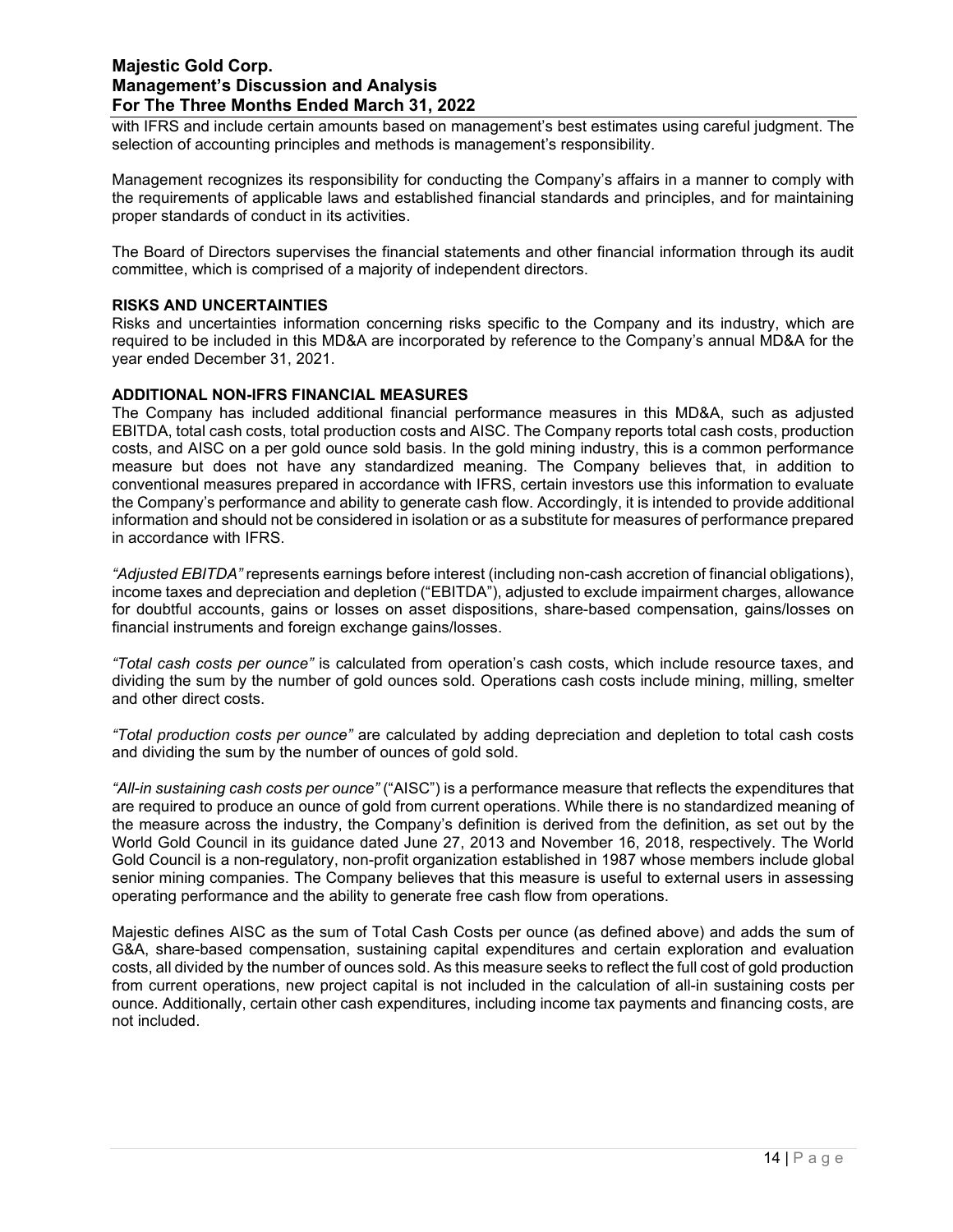The following table provides details of the primary components of adjusted EBITDA:

|                                                  |   | Three months ended |  |                |  |
|--------------------------------------------------|---|--------------------|--|----------------|--|
|                                                  |   | March 31, 2022     |  | March 31, 2021 |  |
| Revenue                                          | S | 16.966.985         |  | 5.770.486      |  |
| Cost of sales, net of depreciation and depletion |   | (6,049,924)        |  | (1,362,984)    |  |
| G&A, net of depreciation                         |   | (1,392,285)        |  | (871, 849)     |  |
| <b>Adjusted EBITDA</b>                           |   | 9,524,776          |  | 3,535,653      |  |

The following table provides a reconciliation of adjusted EBITDA to the consolidated financial statements for the three months ended March 31, 2022 and 2021:

|                                         | Three months ended |                |      |                |  |
|-----------------------------------------|--------------------|----------------|------|----------------|--|
|                                         |                    | March 31, 2022 |      | March 31, 2021 |  |
| Net Income (Loss)                       | \$                 | 5,417,860      | - \$ | 4,706,643      |  |
| Depreciation and depletion              |                    | 1,675,343      |      | 1,270,761      |  |
| Exploration and evaluation expenditures |                    | 6.709          |      | 99,314         |  |
| Finance expense, net of finance income  |                    | 61,113         |      | 39,720         |  |
| Foreign exchange loss (income)          |                    | 64.140         |      | (1,744)        |  |
| Other expenses                          |                    | (274, 611)     |      | 3,536          |  |
| Income tax expense (recovery)           |                    | 2,574,222      |      | (2,582,577)    |  |
| <b>Adjusted EBITDA</b>                  |                    | 9,524,776      |      | 3,535,653      |  |

The following tables provide reconciliation to the consolidated financial statements of total cash costs per ounce, and total production costs per ounce as disclosed in this MD&A to the consolidate financial statements for the three months ended March 31, 2022 and 2021:

|                                                | Three months ended |      |                |  |
|------------------------------------------------|--------------------|------|----------------|--|
|                                                | March 31, 2022     |      | March 31, 2021 |  |
| Gold sold (ozs)                                | 9,185              |      | 3,030          |  |
| Total cash costs per ounce                     |                    |      |                |  |
| Mining and Milling fees                        | \$<br>4,904,773    | - \$ | 2,828,699      |  |
| Smelting costs                                 | 582,298            |      | 126,021        |  |
| Resource taxes                                 | 606,376            |      | 206,235        |  |
| Other direct costs                             | 4,582              |      | 6,751          |  |
| Changes in ending gold concentrate inventory   | (48,105)           |      | (1,804,722)    |  |
| Total cash costs                               | \$<br>6,049,924    | \$   | 1,362,984      |  |
| Per ounce sold                                 | \$<br>659          | \$   | 450            |  |
| Total production costs per ounce               |                    |      |                |  |
| Total cash costs                               | \$<br>6,049,924    | \$   | 1,362,984      |  |
| Depreciation and depletion                     | 1,573,144          |      | 1,232,635      |  |
| Total production costs                         | \$<br>7,623,068    | \$   | 2,595,619      |  |
| Per ounce sold                                 | \$<br>830          | \$   | 857            |  |
| All-in sustaining costs per ounce              |                    |      |                |  |
| Total cash costs                               | \$<br>6,049,924    | -\$  | 1,362,984      |  |
| G&A, net of depreciation                       | 1,392,285          |      | 871,849        |  |
| Sustaining capital expenditures <sup>(1)</sup> | 21,913             |      | 61,816         |  |
| All-in sustaining costs                        | \$<br>7,464,122    | \$   | 2,296,649      |  |
| Per ounce sold                                 | \$<br>813          | \$   | 758            |  |

(1) Sustaining capital expenditures are defined those expenditures which do not increase annual gold ounce production and excludes certain expenditures at the Company's operations which are deemed expansionary in nature. Capital expenditures include unpaid capital expenditures incurred in the period.